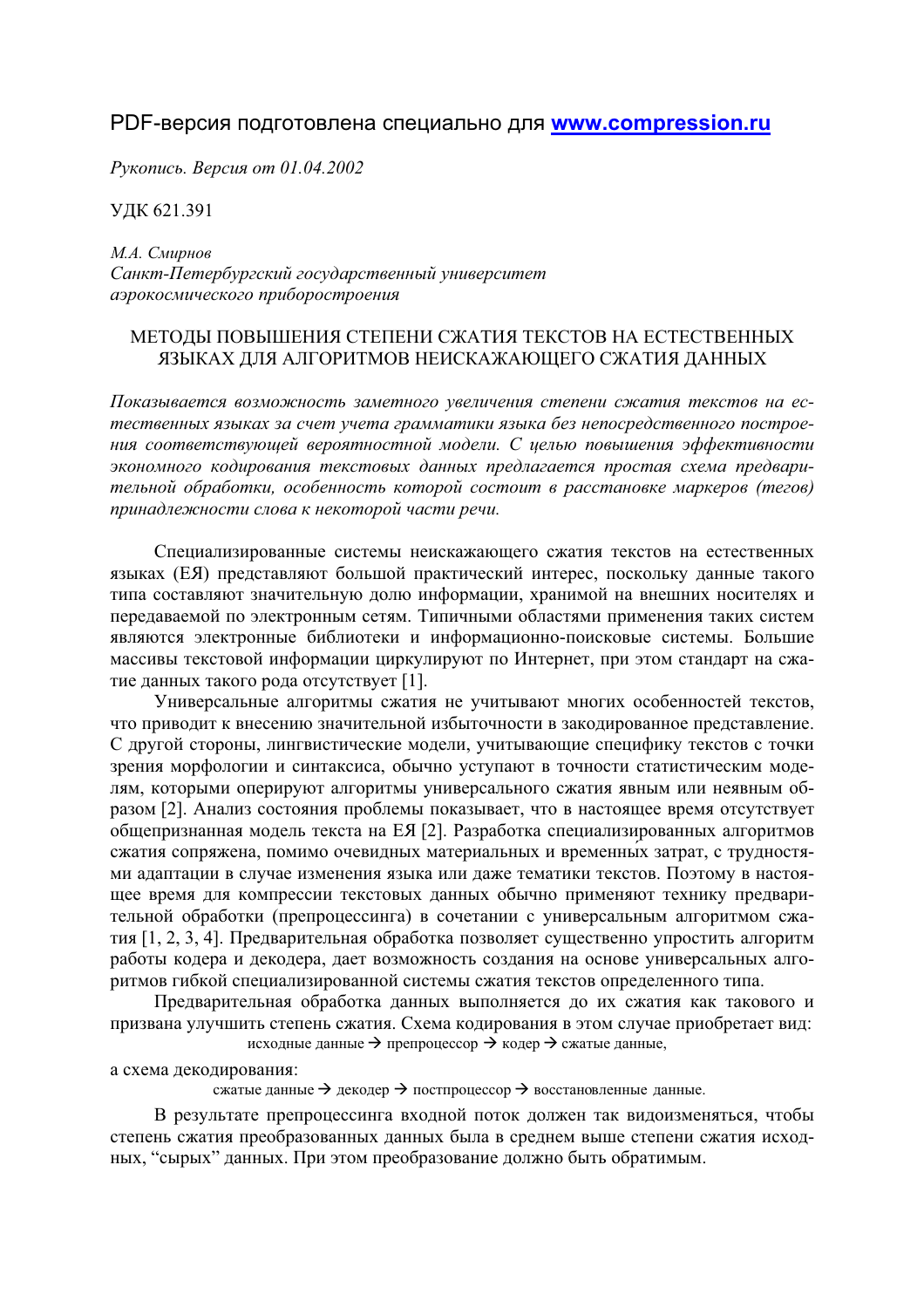Универсальными и обеспечивающими наибольшее улучшение сжатия являются техники словарной замены последовательностей букв исходного текста на индексы совпадающих с этими последовательностями фраз словаря [1, 4]. Современным представителем методов препроцессинга путем словарной замены является алгоритм Length Index Preserving Transform (LIPT) — "преобразование с сохранением индекса длины" [1]. В LIPT-словарь в качестве фраз включаются самые часто используемые слова *W*, определяемые исходя из анализа большого количества текстов на заданном языке и, возможно, определенной тематики. Под словом понимается последовательность букв, ограниченная с двух сторон символами, не являющимися буквами ("не-букв"). Bесь словарь *D* делится на части *D<sub>i</sub>* (подсловари). Если длина  $L(W)$  слова *W* равна  $i$ , то это слово включается в подсловарь с номером  $i$ :

$$
\boldsymbol{D}_i = \bigcup_{W:L(W)=i} W.
$$

В пределах подсловаря фразы сортируются в порядке убывания частоты; самое часто используемое слово получает минимальный индекс 0. Каждое слово исходной последовательности, с которым совпадает какая-та фраза словаря, кодируется как

 $\phi$ лаг  $\parallel$ длина фразы *i* (номер подсловаря)  $\parallel$ индекс фразы в подсловаре  $\bm{D}_i$ 

В качестве алфавита для записи длины и индекса авторами алгоритма предлагается использовать алфавит языка. Например, если обрабатывается текст на английском языке, то индекс 1 соответствует "а", 2 — "b", ..., 26 — "z", 27 — "А", ..., 52 — "Z", 53 — "aa", 54 — "ab", и т.д. Роль флага исполняет символ "\*". Варианты преобразования слова "mere" в зависимости от индекса соответствующей ему в подсловаре  $D_4$ фразы приведены в табл. 1 (для большей доходчивости различные части кодового слова фразы разделены подчеркиванием).

 $Ta6$ лица 1

| Индекс | Кодовое слово фразы |
|--------|---------------------|
|        | ∗                   |
|        | $\ast$              |
|        | ∗<br>9C             |

Индекс записывается в позиционной системе счисления, и первая буква соответствует старшему порядку. Если индекс нулевой, то он не передается. Если слово отсутствует в словаре, то оно без изменений копируется в файл преобразованных данных. Конец последовательности, задающей индекс, нет нужды указывать явно, поскольку за любым словом следует какая-либо "не-буква", которая и становится маркером конца записи индекса. Однозначность обратного преобразования обеспечивается тем, что алфавит индекса не пересекается с алфавитом "не-букв". Для передачи символа "\*" исходного текста используется специальный символ ухода, за который авторами алгоритма выбран знак "\". Поэтому символ "\*" представляется как последовательность  $\cdot$ "\\*". С помощью такого же механизма передается и символ "\". Чем реже встречаются знаки "\*" и "\" в исходном тексте, тем меньше вносится в преобразованный текст служебной информации, и тем сильнее последующее сжатие.

В рамках оригинального алгоритма LIPT также используется обратимое преобразование заглавных букв в строчные, выполняемое перед словарной заменой.

Были изучены следующие варианты модификации LIPT:

- 1) изменение алгоритма формирования кодовых слов;
- 2) частичный учет синтаксической структуры текста с помощью разбиения словаря LIPT по признаку принадлежности слова к определенной части речи (лексико-грамматическому разряду).

Разработанные алгоритмы сравнивались между собой и с оригинальным LIPT по критерию степени сжатия набора преобразованных текстов с помощью трех архивато-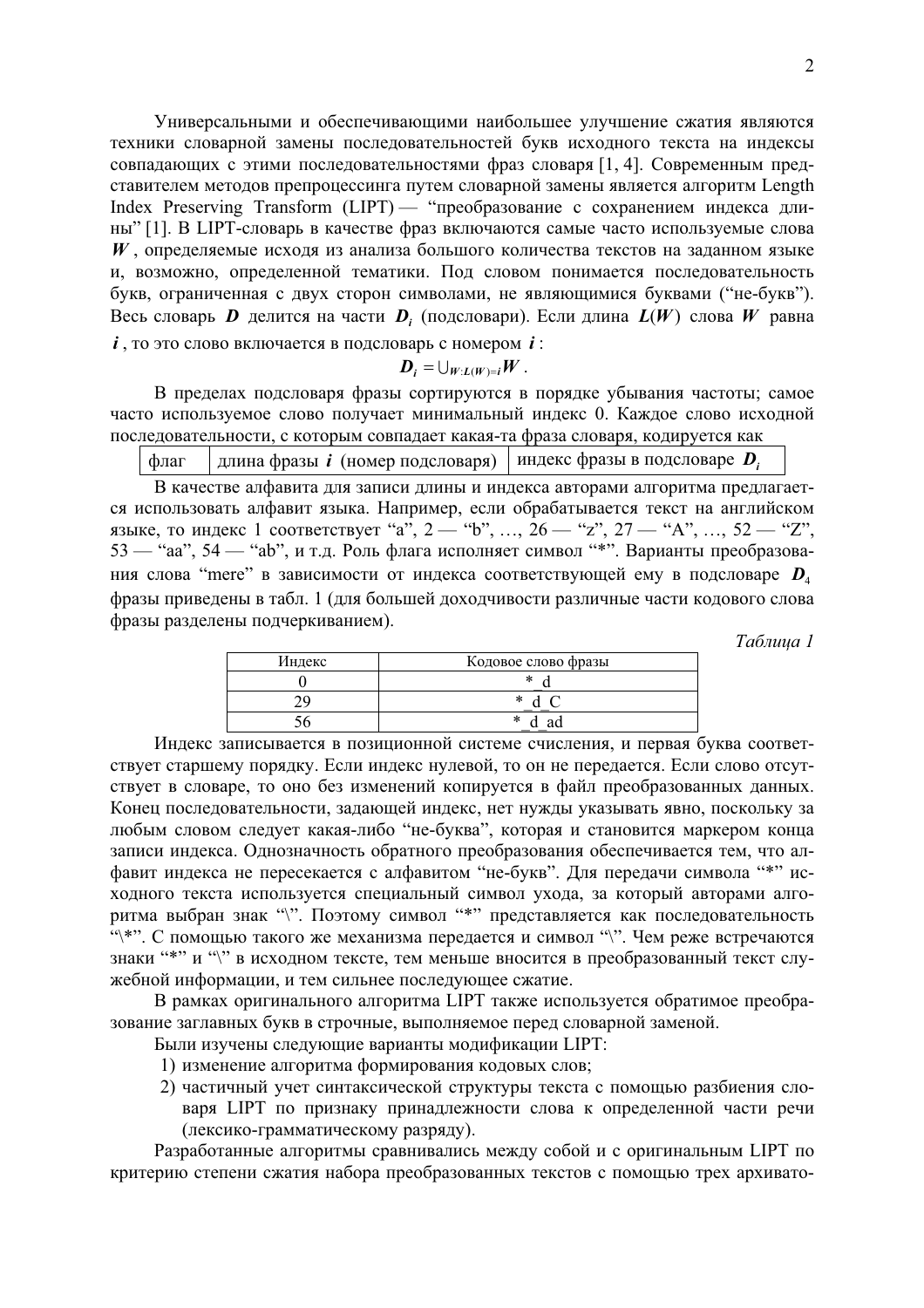ров. Каждый из использованных архиваторов реализует один из трех основных типов алгоритмов универсального сжатия без потерь — алгоритмы на основе сортировки блоков (Burrows-Wheeler Transform, далее BWT), словарные алгоритмы типа LZ77 (Ziv-Lempel-77, или Зив-Лемпел-77) и статистические алгоритмы типа PPM (Prediction by Partial Matching, или предсказание по частичному совпадению). Были отобраны следующие программы сжатия: Bzip2, вер. 1.00 (алгоритм типа BWT); RAR, вер. 2.50 (алгоритм типа LZ77); НА, вер. 0.999с, параметр а2 (алгоритм типа PPM).

Существуют оценки, что тексты на английском языке составляют до 80% от всей текстовой информации, доступной в Интернет [2]. Кроме того, оригинальный алгоритм LIPT разрабатывался в первую очередь для обработки англоязычных текстов. В связи с этим сравнение проводилось на английских текстах. Набор текстов был составлен из девяти файлов, каждый из которых входит в какой-либо из распространенных тестовых наборов для сравнения программ универсального сжатия [5, 6, 7].

Ниже приводятся результаты сравнения трех разработанных автором модифика**ший LIPT:** 

- 1) алгоритм 1 алфавиты длины и индекса соответствуют оригинальному LIPT, но словарь *D* разбивается на подсловари не только по критерию длины слов, но и по критерию соответствия слову определенной части речи;
- 2) алгоритм 2 алфавиты длины слова и индекса отличаются от алфавита букв и не пересекаются между собой; разбиение **D** на подсловари соответствует оригинальному LIPT:
- 3) алгоритм 3 используются такие же алфавиты, что и в алгоритме 2;  $\bm{D}$  разбивается на подсловари так же, как и в алгоритме 1.

Словарь LIPT был построен на основании анализа примерно 50 Мбайт английских текстов различного характера. Общий объем словаря составил 53 тыс. фраз, или 480 кбайт. Максимальная длина фразы была ограничена 25 буквами. Для реализации алгоритмов 1 и 3 примерно 12 тысячам чаще всего использовавшимся слов был присвоен атрибут  $P$  принадлежности к определенной части речи, например:  $P("on") = 1$  $(nepegof)$ ,  $P(" you") = 2$   $(necToMMEHHE)$   $H$   $T.H.$  Bcero  $MCDJ530B4JOCB$  9  $J.$ ексикограмматических разрядов: предлог, местоимение, существительное, прилагательное, глагол, артикль, союз, наречие и "прочее". Если слово может относиться к нескольким частям речи, то выбиралась чаще всего употребляемая форма, предлагаемая в [8].

Для алгоритмов 1 и 3 в подсловарь  $D_i^j$  записываются только слова длины  $i$ , отнесенные к *j* -ой части речи

$$
\boldsymbol{D}_i^j = \bigcup_{W:L(W)=i,\, P(W)=j} W.
$$

Слова, не получившие лексико-грамматического атрибута, трактуются как существительные. Используется следующая схема формирования кодового слова фразы

флаг | часть речи $(j)$  | длина $(i)$  | индекс в подсловаре  $\mathbf{D}_i^j$ 

Например: "mere"  $\rightarrow$  " $\leq$ флаг $\geq$ прилагательное $\geq$   $L(W) = 4 \geq$ индекс $\geq$ ",

где индекс определяет положение фразы в подсловаре 4-буквенных прилагательных. Атрибуты *i* и *j* передаются с помощью одного байта каждый, индекс — с помощью такого же способа, что и в оригинальном LIPT.

С целью уменьшения влияния посторонних факторов на результат сравнения эффективности собственно LIPT-подобных алгоритмов при исследовании не выполнялось преобразование заглавных букв. В исходных файлах тестового набора все заглавные буквы были необратимым образом заменены на строчные. Результаты экспериментов сведены в табл. 2 (агрегированная информация) и табл. 3 (детальная информация о степени сжатия файлов). Степень сжатия вычислялась как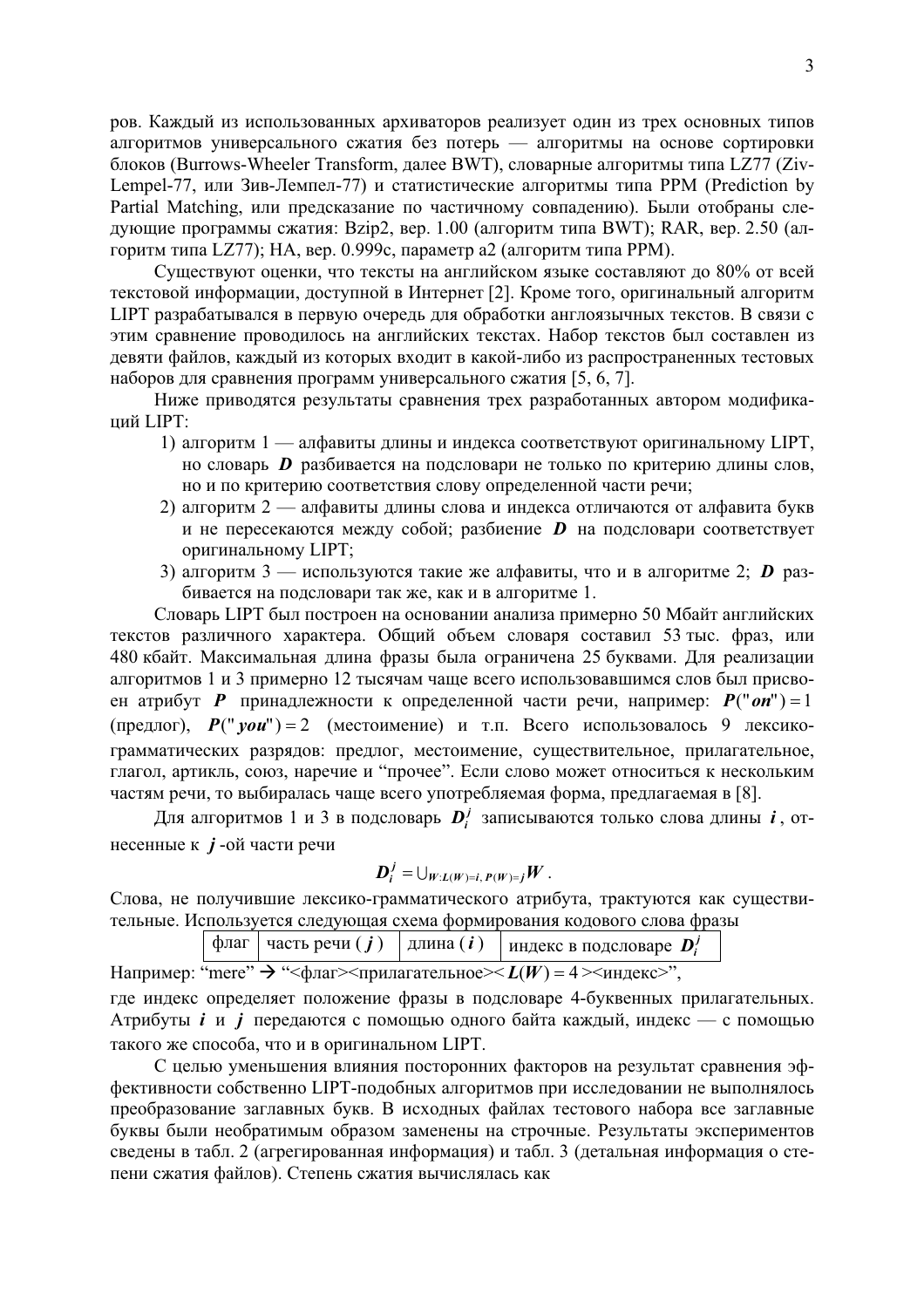$$
K=\frac{N_1}{N_2},
$$

где  $N_1$  — размер исходного файла в байтах;

*N*<sub>2</sub> — размер сжатого преобразованного файла в байтах.

Средняя степень сжатия  $\overline{K}$  равна среднему невзвешенному степеней сжатия отдельных файлов набора. Символом ∆ обозначен выигрыш в сжатии в процентах относительно оригинального алгоритма LIPT. Наилучшие по критерию  $\overline{K}$  значения выделены жирным шрифтом в рамках каждого типа архиватора.

|  | 1 аолииа |  |  |
|--|----------|--|--|
|--|----------|--|--|

*Ɍɚɛɥɢɰɚ 3*

|                                | <b>BWT</b> |         | LZ77 |          | <b>PPM</b> |      |  |
|--------------------------------|------------|---------|------|----------|------------|------|--|
|                                |            |         |      |          |            |      |  |
| Оригинальный LIPT              | 3.93       | $0\%$   | 3.26 | 0%       | 3.95       | 0%   |  |
| Алгоритм 1                     | 3.93       | $0.1\%$ | 3.14 | $-3.6\%$ | 4.00       | 1.3% |  |
| Алгоритм 2                     | 4.05       | $3.0\%$ | 3.08 | $-5.6\%$ | 4.03       | 2.1% |  |
| Алгоритм 3                     | 4.03       | 2.5%    | 3.00 | $-8.0\%$ | 4.05       | 2.6% |  |
| <b>Без LIPT</b><br>(справочно) | 3.70       |         | 2.96 |          | 3.70       |      |  |

|                    |             |      |            |            |      |            |            |      |            |            |      | - - - - - - - - - - - - |
|--------------------|-------------|------|------------|------------|------|------------|------------|------|------------|------------|------|-------------------------|
|                    | <b>LIPT</b> |      |            | Алгоритм 1 |      |            | Алгоритм 2 |      |            | Алгоритм 3 |      |                         |
|                    | <b>BWT</b>  | LZ77 | <b>PPM</b> | <b>BWT</b> | LZ77 | <b>PPM</b> | <b>BWT</b> | LZ77 | <b>PPM</b> | <b>BWT</b> | LZ77 | <b>PPM</b>              |
| Alice29            | 3.91        | 3.29 | 3.96       | 3.95       | 3.19 | 4.00       | 4.03       | 3.11 | 4.02       | 4.02       | 3.05 | 4.03                    |
| Asyoulik           | 3.46        | 2.94 | 3.54       | 3.46       | 2.83 | 3.59       | 3.58       | 2.75 | 3.60       | 3.57       | 2.69 | 3.62                    |
| Bible              | 4.98        | 3.92 | 4.72       | 4.96       | 3.80 | 4.74       | 5.07       | 3.72 | 4.78       | 5.06       | 3.64 | 4.78                    |
| Book1              | 3.52        | 2.89 | 3.59       | 3.54       | 2.78 | 3.67       | 3.64       | 2.72 | 3.70       | 3.63       | 2.64 | 3.74                    |
| Book2              | 4.09        | 3.44 | 4.04       | 4.10       | 3.31 | 4.07       | 4.19       | 3.27 | 4.13       | 4.17       | 3.17 | 4.14                    |
| Condoyle           | 3.89        | 3.19 | 3.94       | 3.88       | 3.08 | 4.01       | 4.00       | 3.01 | 4.03       | 3.98       | 2.94 | 4.07                    |
| Lcet10             | 4.33        | 3.55 | 4.32       | 4.32       | 3.41 | 4.38       | 4.44       | 3.36 | 4.41       | 4.42       | 3.26 | 4.44                    |
| Paper <sub>2</sub> | 3.69        | 3.23 | 3.79       | 3.67       | 3.10 | 3.84       | 3.82       | 3.04 | 3.84       | 3.79       | 2.95 | 3.85                    |
| Plrabn12           | 3.52        | 2.89 | 3.63       | 3.51       | 2.77 | 3.70       | 3.64       | 2.71 | 3.76       | 3.62       | 2.63 | 3.79                    |
| $\overline{K}$     | 3.93        | 3.26 | 3.95       | 3.93       | 3.14 | 4.00       | 4.05       | 3.08 | 4.03       | 4.03       | 3.00 | 4.05                    |

Таким образом, при применении универсального алгоритма сжатия на основе ВWT целесообразно использовать для препроцессинга алгоритм 2 (выигрыш относительно оригинального LIPT равен 3.0%), в случае словарной схемы семейства LZ77 оригинальный LIPT, в случае PPM — алгоритм 3 (выигрыш относительно оригинального LIPT составляет 2.6%). В LZ77 неэффективно учитывается корреляция между последовательностями символов, и основной выигрыш достигается за счет уменьшения длин совпадения и величин смещений. Поэтому более изощренные способы формирования кодового слова фразы, позволяющие явным образом отразить структуру текста, приводят к ухудшению сжатия в случае LZ77.

С целью проверки неслучайности полученного результата процесс формирования словаря в алгоритме 3 был преобразован так, что  $P$  присваивались случайные значения из поддерживаемого множества лексико-грамматических разрядов. Сравнение  $\overline{K}$  алгоритма 3 и его модификации приведены в табл. 4.

> $Ta6$ лииа 4 BWT LZ77 PPM Ⱥɥɝɨɪɢɬɦ 3 **4.03** 3.00 **4.05** Преобразованный алгоритм 3 **1 3.96 3.01** 3.97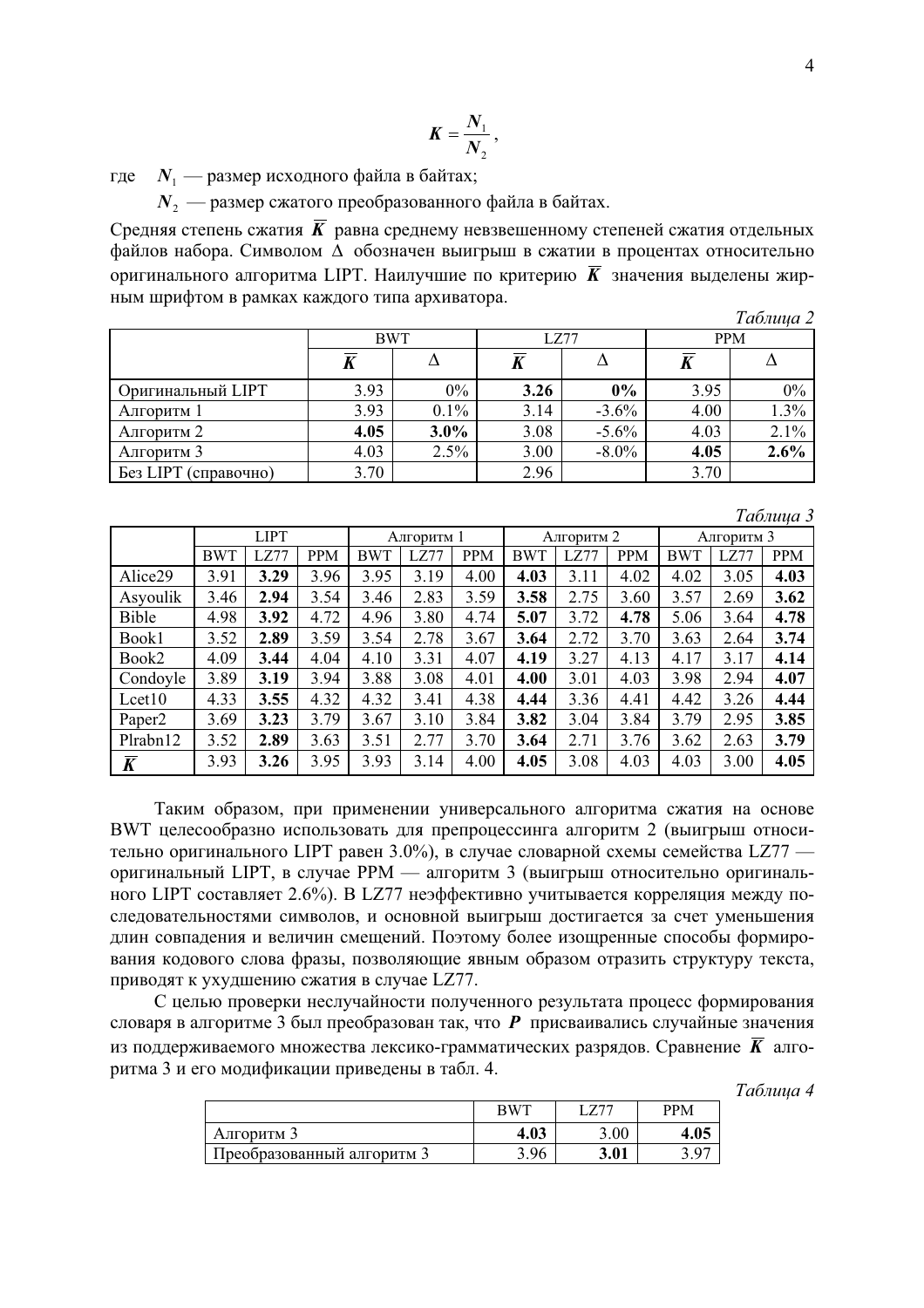Из табл. 4 следует, что нет оснований отвергать гипотезу о том, что улучшение сжатия в случае алгоритма типа РРМ связано с эксплуатацией информации о синтаксических особенностях текста, выраженной явно после применения алгоритма 3. Дополнительные эксперименты, проведенные с использованием других РРМ-компрессоров и наборов тестовых данных большего объема, взятых из архива проекта "Гуттенберг" [9], подтверждают стабильность выигрыша при применении алгоритма 3.

В табл. 5 представлена статистика по сжатию текста Alice29 с помощью PPMкомпрессора. Параметр *N* характеризует число байт, закодированных с помощью контекста определенного порядка,  $K$  — степень их сжатия. Статистика была собрана с помощью PPM-компрессора PPMN, разработанного автором [10, 11, 12].

*Ɍɚɛɥɢɰɚ 5*

| Порядок   |        | Без LIPT                 |                  | Оригинальный LIPT |       |      | $\overline{\phantom{a}}$<br>Алгоритм 3 |                           |      |
|-----------|--------|--------------------------|------------------|-------------------|-------|------|----------------------------------------|---------------------------|------|
| контекста | байт   | $\boldsymbol{N}$<br>$\%$ | $\boldsymbol{K}$ | байт              | $\%$  | K    | байт                                   | $\bm{N}$<br>$\frac{0}{0}$ | K    |
| 4         | 117194 | 77.1%                    | 4.65             | 100446            | 76.7% | 4.00 | 125503                                 | 83.3%                     | 4.42 |
|           | 18434  | 12.1%                    | 2.79             | 15031             | 11.5% | 2.72 | 10876                                  | $7.2\%$                   | 4.12 |
|           | 11316  | $7.4\%$                  | 2.46             | 7463              | 5.7%  | 3.68 | 6985                                   | 4.6%                      | 3.94 |
|           | 4338   | 2.9%                     | 2.01             | 6051              | 4.6%  | 1.88 | 5531                                   | 3.7%                      | 2.25 |
| $\bf{0}$  | 807    | 0.5%                     | 1.75             | 1909              | 1.5%  | 1.48 | 1859                                   | 1.2%                      | 1.27 |
| Всего     | 152089 |                          |                  | 130900            |       |      | 150754                                 |                           |      |

Из табл. 5. видно, что выигрыш алгоритма 3 достигается за счет увеличения сжатия символов, кодируемых на основании статистики контекстов 4-го и 3-го порядков.

Было проведено исследование целесообразности совместного использования алгоритмов типа LIPT и других техник препроцессинга, а именно: преобразования заглавных букв и преобразования символов-разделителей.

Заглавные буквы существенно увеличивают число различных последовательностей, встречающихся в тексте и, соответственно, приводят к ухудшению сжатия по сравнению с тем случаем, если бы их не было вообще. Поэтому если слово начинается с заглавной буквы, то оно преобразовывается как

 $\theta$ лаг | первая буква, преобразованная в строчную | оставшаяся часть слова Слову, состоящему целиком из заглавных букв, соответствует отображение

 $\phi$ лаг 2  $\theta$  последовательность букв слова, преобразованных в строчные

Суть преобразования символов-разделителей сводится к следующему [4]. Символы-разделители — знаки препинания и символы форматирования — в большинстве случаев плохо предсказываются на основании контекстно-зависимой статистики. Особенно плохо предсказываются символы конца строки (СКС), т.е. пара символов {перевод каретки, перевод строки} CR/LF или символ перевода строки LF. Степень сжатия для BWT- и PPM-компрессоров может быть улучшена, если обратимым образом видоизменить знаки препинания и СКС, "выделив" их из потока букв. Наиболее эффективным и простым способом модификации является добавление пробела перед разделителями [4]. Например: "очевидно,"  $\rightarrow$  "очевидно<sub>,"</sub>, но при этом "очевидно<sub>,</sub>"  $\rightarrow$ "очевидно ,". Положительный эффект от использования отображения объясняется тем, что пробел встречается в таких же контекстах, что и преобразуемые знаки. Поэтому в результате преобразования уменьшается количество используемых контекстов и, следовательно, увеличивается объем накапливаемой статистики и точность оценок; кроме того, пробел сжимается часто сильнее, чем соответствующий знак препинания или СКС, и при этом предоставляет несколько лучший с точки зрения точности предсказания контекст для последующего разделителя.

Если все СКС преобразовать в пробелы, то сжатие текстов улучшится. Этого можно достигнуть, искусственно разбив исходный файл на два блока: собственно